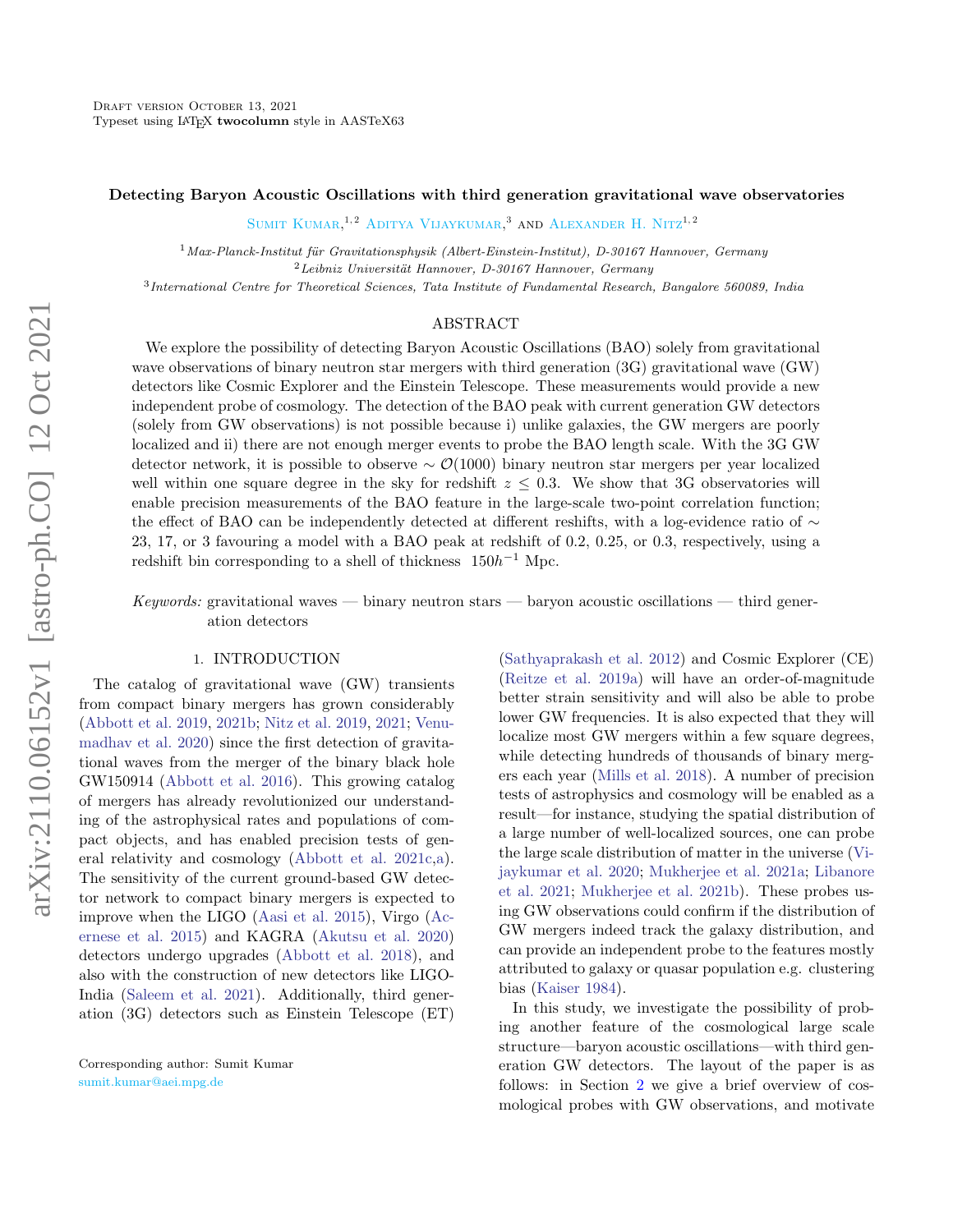baryon acoustic oscillations as an independent probe of large scale structure. In Section [3,](#page-2-0) we describe the configurations of the 3G GW detector network used in this study. We describe our methodology to generate mock binary neutron star observations in Section [4,](#page-3-0) along with estimates of the measurability of the BAO feature in the correlation function. We end by summarizing our results and future directions in Section [5.](#page-7-9)

# <span id="page-1-0"></span>2. COSMOLOGY AND GRAVITATIONAL WAVES

Data from various cosmological surveys indicate that the evolution and current state of the Universe is best described by the standard model of cosmology, also referred to as the ΛCDM model [\(Riess et al.](#page-9-5) [1998\)](#page-9-5). This model includes dark energy (described by the cosmological constant  $\Lambda$  in Einstein's equations) as the dominant component, along with dark matter (a pressureless fluid which interacts with standard model particles purely through gravitational forces), and baryonic matter (which includes directly observable matter such as galaxies and the intergalactic medium). Given a cosmological model and a set of parameters, one can derive the relation between the distance to an astronomical object, and the cosmological redshift z due to cosmic expansion. Conversely, independent measurements of the distances and z from observations can be turned into into measurements of the cosmological model parameters.

In the last few years, a  $4.4\sigma$  discrepancy has been reported between the value of the Hubble parameter  $H_0$ measured using early universe [\(Aghanim et al.](#page-7-10) [2020\)](#page-7-10) and late universe [\(Riess et al.](#page-9-6) [2019\)](#page-9-6) probes, hinting either at unknown systematics in the measurements, or at a "Hubble Tension" and possible deviation from the ΛCDM paradigm. The independent measurement of the Hubble parameter using GWs from compact binaries is ideally suited to provide more clarity in this regard. The characteristic luminosity of GW sources provide a direct measurement of the luminosity distance out to the sources [\(Schutz](#page-9-7) [1986\)](#page-9-7). If the redshift of these sources can be measured using any other methods like the detection of an electromagnetic counterpart [\(Holz & Hughes](#page-8-7) [2005;](#page-8-7) [Dalal et al.](#page-8-8) [2006;](#page-8-8) [Nissanke et al.](#page-8-9) [2013\)](#page-8-9) statistical identification of the host galaxy using a galaxy catalog [\(Del Pozzo](#page-8-10) [2012;](#page-8-10) [Chen et al.](#page-8-11) [2018\)](#page-8-11), a measurement of the tidal parameter [\(Messenger & Read](#page-8-12) [2012\)](#page-8-12), or a physical scale in the mass distribution of sources [\(Farr](#page-8-13) [et al.](#page-8-13) [2019\)](#page-8-13), one can make a measurement of the Hubble parameter. It is expected that a measurement accuracy of ∼ 4.4% can be reached with  $\sim$  250 binary neutron star merger detections [\(Gray et al.](#page-8-14) [2020\)](#page-8-14).

Another avenue of study in cosmology where GW observations show promise is their use as tracers to study



<span id="page-1-1"></span>Figure 1. An example of two point correlation function  $\xi(r)$  as a function of comoving distance r. Here we show two correlation functions: i)  $\xi(r)$  showing a BAO feature at the scale of  $\sim 100 \text{ h}^{-1} \text{Mpc}$  is calculated using transfer function prescribed by Eisenstein and Hu [\(Eisenstein & Hu](#page-8-15) [1998a\)](#page-8-15), and ii)  $\xi(r)$  without the BAO feature is calculated using BBKS [\(Bardeen et al.](#page-7-11) [1986\)](#page-7-11) transfer function. We assume ΛCDM cosmological model parameters consistent with the Planck 2015 data [\(Ade et al.](#page-7-12) [2016\)](#page-7-12). We multiply the two point correlation function  $\xi(r)$  with  $r^2$  on vertical axis for better visualization of BAO peak. The units on horizontal axis are  $h^{-1}$  Mpc where h is defined in terms of Hubble constant  $H_0 = 100h \text{ km s}^{-1} \text{ Mpc}^{-1}$ 

the large-scale structure of the Universe. Similar to how galaxy surveys are used to probe large scale clustering, a population of GW sources can be used to probe the cosmological large scale structure by either the threedimensional autocorrelation of the sources [\(Vijaykumar](#page-9-4) [et al.](#page-9-4) [2020\)](#page-9-4), or by cross-correlating the sources with other tracers of large-scale structure [\(Bera et al.](#page-8-16) [2020;](#page-8-16) [Mukherjee et al.](#page-8-3) [2021a;](#page-8-3) [Libanore et al.](#page-8-4) [2021;](#page-8-4) [Mukherjee](#page-8-5) [et al.](#page-8-5) [2021b\)](#page-8-5). These allow for constraints to be put on the large-scale bias of gravitational wave events  $b_{\rm GW}$ , as well as the parameters of the standard ΛCDM model of cosmology.

In this work, we ascertain the possibility of probing another feature in large-scale clustering of matter, namely baryon acoustic oscillations (BAO) [\(Sakharov](#page-9-8) [1966;](#page-9-8) [Peebles & Yu](#page-8-17) [1970;](#page-8-17) [Sunyaev & Zeldovich](#page-9-9) [1970;](#page-9-9) [Eisenstein & Hu](#page-8-18) [1998b\)](#page-8-18). BAO are imprints left by early-time sound waves in the Universe on the late-time distribution of matter. In the early Universe (at red $shifts > 1089$ , high temperatures prevented the existence of bound atoms, and the primordial gas existed as ionized plasma. Free electrons in this plasma interacted with photons via Thomson scattering, thus coupling the baryons, electrons and photons into an effective fluid. The competing forces of electromagnetic radiation pressure and gravity in this fluid generated perturbations, thus setting up sound waves in the fluid.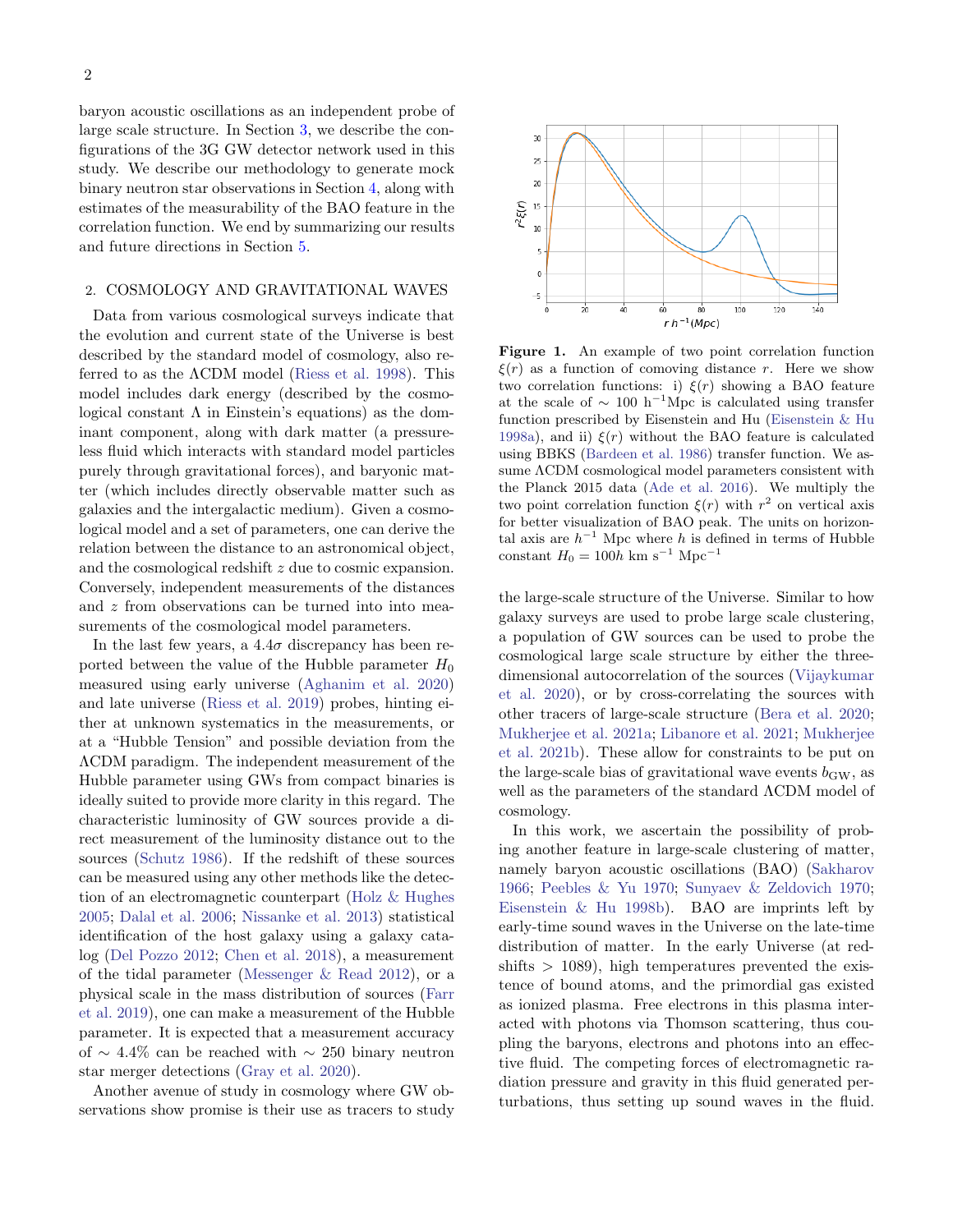<span id="page-2-1"></span>Table 1. The specifications of each detector (location, noise curves, low frequency cutoff  $f_{low}$ ) considered in this study. As the sites for 3G detectors are not yet finalized, we use the fiducial locations. The change in the final configuration should not significantly affect the localization results obtained this study. For CE detector, subscript (1, 2) represents (early, late) noise sensitivity curves and superscript (U, A) represents location of these detector (USA, Australia). These detectors configuration for CE and ET are taken from [\(Nitz & Dal Canton](#page-8-19) [2021\)](#page-8-19)

| Abbreviation Observatory |                           | $t_{\text{low}}$ | Noise Curve |         | Latitude Longitude |
|--------------------------|---------------------------|------------------|-------------|---------|--------------------|
| $C_1^U$                  | Cosmic Explorer USA       | 5.2              | CE1         | 40.8    | $-113.8$           |
| $C_1^A$                  | Cosmic Explorer Australia | 5.2              | CE1         | $-31.5$ | 118.0              |
| $C_2^U$                  | Cosmic Explorer USA       | 5.2              | CE2         | 40.8    | $-113.8$           |
| $C_2^A$                  | Cosmic Explorer Australia | 5.2              | CE2         | $-31.5$ | 118.0              |
| E                        | Einstein Telescope        |                  | ET-D Design | 43.6    | 10.5               |

During the epoch of recombination ( $z \sim 1089$ ), the Universe cooled down enough for stable atoms to form—this thwarted the Thomson scattering, and destroyed the coupling. The photons then free-streamed and formed what we now know as the Cosmic Microwave Background (CMB), while the perturbations froze at a certain scale. As the Universe evolved and formed structures, this scale got imprinted on the distribution of halos and galaxies in the Universe at late times, appearing as a peak in the two point correlation function. For reviews on BAO, see [\(Bassett & Hlozek](#page-7-13) [2009;](#page-7-13) [Weinberg](#page-9-10) [et al.](#page-9-10) [2013\)](#page-9-10).

The first confident signature of BAO from galaxy surveys came from the  $3.4\sigma$  detection in the large-scale correlation function of luminous red galaxies (LRG) from Sloan Digital Sky Survey (SDSS) Data Release 3 [\(Eisen](#page-8-20)[stein et al.](#page-8-20) [2005\)](#page-8-20). These measurements have been confirmed by other samples like the 6-degree Field Galaxy Survey [\(Beutler et al.](#page-8-21) [2011\)](#page-8-21), the WiggleZ Dark Energy Survey [\(Blake et al.](#page-8-22) [2011a](#page-8-22)[,b\)](#page-8-23), and most recently by the SDSS-IV extended Baryon Oscillation Spectroscopic Survey (eBOSS) [\(Alam et al.](#page-7-14) [2021;](#page-7-14) [Bautista et al.](#page-8-24) [2020\)](#page-8-24).

The BAO signature can be seen in the correlation function as a peak at comoving scale of  $\sim$ 100  $h^{-1}$  Mpc. In figure [1,](#page-1-1) we show the three dimensional correlation function  $\xi(r)$  calculated using a transfer function fit provided by Eisenstein-Hu [\(Eisenstein & Hu](#page-8-15) [1998a\)](#page-8-15) (with BAO feature) and by Bardeen et al [\(Bardeen et al.](#page-7-11) [1986\)](#page-7-11) BBKS (without BAO feature). This signature can also be captured by two-point angular correlation function (2PACF)  $w(\theta)$ . Given a galaxy survey, one can estimate the correlation function using various estimators, most notably the Landy-Szalay estimator [\(Landy](#page-8-25) [& Szalay](#page-8-25) [1993\)](#page-8-25). For the localization volumes of typical binary mergers, the errors along the radial direction are larger compared to errors in angular direction when those errors are converted into comoving length scales. It is hence convenient to measure the 2PACF from GW merger events, provided that the radial uncertainties are

not large enough to smear away information in the correlation function at the scales of interest. In general, one needs to take into account the smearing of the measured correlation function due to localization errors [\(Vijayku](#page-9-4)[mar et al.](#page-9-4) [2020\)](#page-9-4), and projection effects [\(Limber](#page-8-26) [1954\)](#page-8-26) to track the effective shape of 2PACF  $w(\theta)$ .

#### <span id="page-2-0"></span>3. THIRD GENERATION DETECTOR NETWORK

The proposed third generation (3G) detectors such as CE [\(Reitze et al.](#page-9-11) [2019b;](#page-9-11) [Evans et al.](#page-8-27) [2021\)](#page-8-27) and ET [\(Pun](#page-8-28)[turo et al.](#page-8-28) [2010\)](#page-8-28) are expected to be operational sometime in next decade (2030s). CE is proposed to be built in two stages with upgrade consists of increasing design complexity and better sensitivity, known as CE1 and CE2 [\(Hall et al.](#page-8-29) [2020\)](#page-8-29). ET is proposed to have good sensitivity at low frequency [\(Hild et al.](#page-8-30) [2011\)](#page-8-30); we consider the design sensitivity  $f_{\text{low}} = 2\text{Hz}$  of ET for this study. The location of these detectors are not yet finalized but we use a fiducial location for these detectors: one CE in USA and the other CE in Australia which provides a long baseline. These fiducial detector locations are also used in previous works [\(Hall & Evans](#page-8-31) [2019;](#page-8-31) [Nitz](#page-8-19) [& Dal Canton](#page-8-19) [2021\)](#page-8-19) We consider the location of ET to be in Europe. Table [1](#page-2-1) lists the properties of the detectors we consider in this study. In this study, we focus on the localization capabilities of the 3G detector network only. Any 2G detector(s) added to the network would only further enhance the localization capabilities of the network. We consider following detector network configurations:

i)  $C_1^U C_1^A E$ : Two CE detectors (One in USA and other in Australia) and ET (In Europe), where the CE detectors have the early phase design sensitivity CE1, and

ii)  $C_2^U C_2^A E$ : Same as above, but the CE with second phase design sensitivity CE2.

Although we examine these specific configurations of the worldwide detector network, we do not expect other detector network configurations to change the distribution of localization errors of BNS events significantly as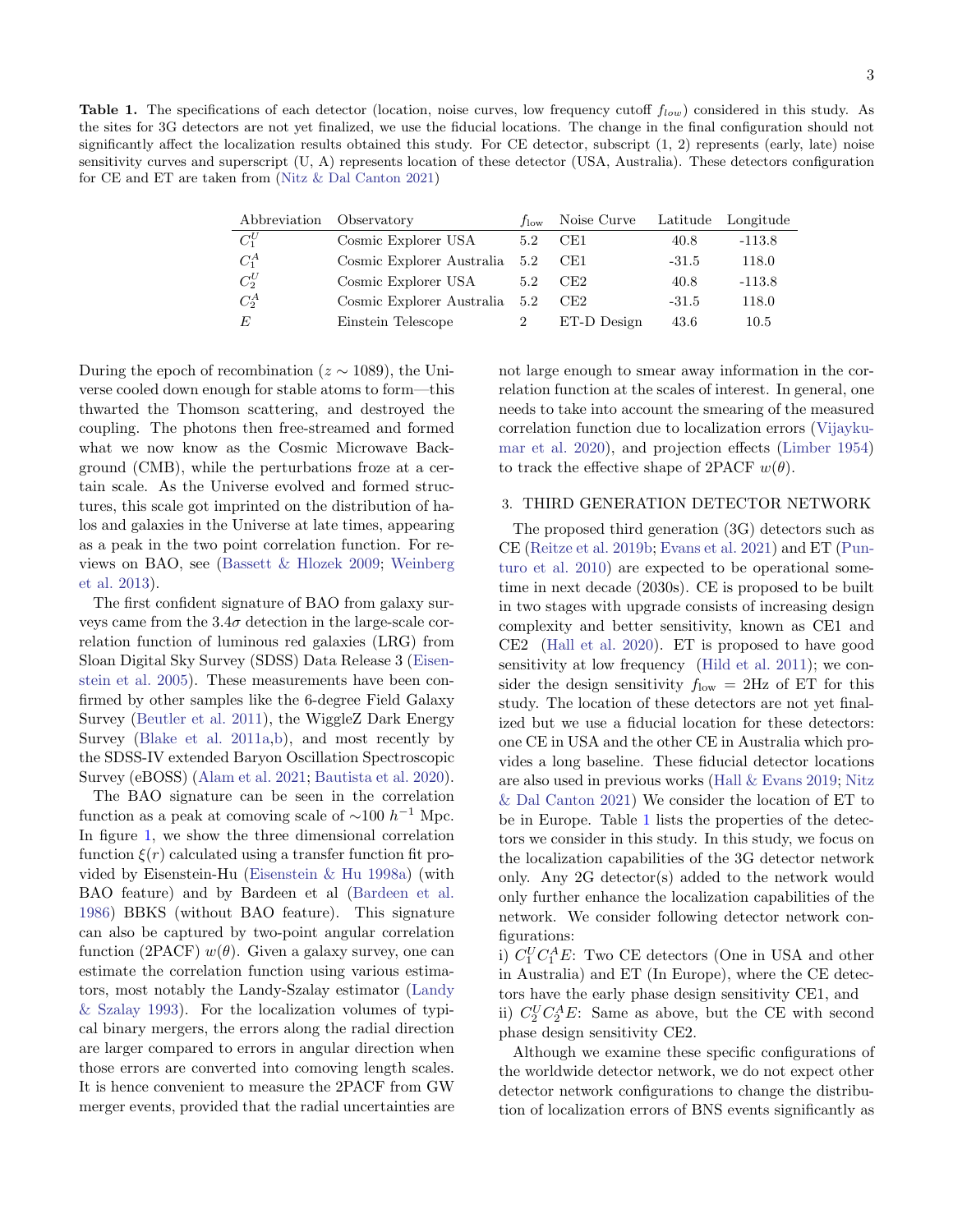4



<span id="page-3-3"></span>Figure 2. A realization of combined posterior field for the marginalized localization posterior from the simulation of of BNS events using 3G detector network. Left panel shows the marginalized posteriors for right ascension (RA) and declination (dec) angles. Right panel shows the marginalized posteriors on RA and comoving distance (along radial direction).

long as they include several next-generation observatories.

### 4. SIMULATIONS AND RESULTS

<span id="page-3-0"></span>Next generation detectors will significantly improve the localization for both BNS and BBH mergers, and due to the higher intrinsic merger rates, we expect to get a much larger number of BNS events with highly precise localization volumes at low redshift  $(z < 0.3)$ . Although we only consider BNS simulations in this study, our method can be readily generalized to BBHs.

We create many copies of the Universe containing BNS events observed with 3G detector networks. Each copy of the Universe is a realization of the observed BNS events with localization posterior and we call it BNS catalog. To create such BNS catalog, we create a realization of universe containing large number of galaxies (fiducial galaxy catalog), a (randomly selected) small fraction of which can act as the host galaxies to BNS events. These galaxies need to be distributed spatially in such a way that underlying correlation function contains the BAO peak as shown in figure [1.](#page-1-1) To create these BNS catalogs, we need i)the density of BNS events detectable with the 3G detector network, and ii) the localization distribution of BNS events.

# 4.1. BNS population distribution

To generate a realistic population of BNS, we use the Madau-Dickinson star formation rate (SFR)  $\psi(z)$ [\(Madau & Dickinson](#page-8-32) [2014\)](#page-8-32),

$$
\psi(z) = 0.015 \frac{(1+z)^{2.7}}{1 + [(1+z)/2.9]^{5.6}} \text{ M}_{\odot} \text{yr}^{-1} \text{Mpc}^{-3} \tag{1}
$$

We assume that the local formation rate of the BNS is proportional to the SFR. To get the merger rate, the SFR is corrected with a delay time distribution  $p(t_D) \sim$  $1/t_D \sim 1/(t-t_f)$  where  $t_f$  is the formation time of the binary.

<span id="page-3-1"></span>
$$
\Psi(z) = \int_{z_f}^{z} \psi(z') \ P(t(z') - t_f) \, \mathrm{d}z' \tag{2}
$$

This choice of the delay time distribution is motivated by classical isolated binary evolution models [\(O'Shaughnessy et al.](#page-8-33) [2010;](#page-8-33) [Dominik et al.](#page-8-34) [2012\)](#page-8-34). We normalize [2](#page-3-1) such that  $\Psi(z = 0)$  gives us the local merger rate of 320  $yr^{-1}Gpc^{-3}$ , the median estimated merger rate of BNS mergers from GWTC-2 [\(Abbott](#page-7-15) [et al.](#page-7-15) [2021d\)](#page-7-15). In the detector frame, the number density of of BNS mergers  $dN/dz$  is related to source frame merger rate  $\Psi(z)$  by following relation,

<span id="page-3-2"></span>
$$
\frac{dN}{dz} = \frac{dV_c}{dz}\frac{\Psi(z)}{1+z} \tag{3}
$$

Where  $V_c$  is the comoving volume. We integrate [3](#page-3-2) in a given redshift bin and estimate the total number of BNS mergers  $\Delta \mathcal{N}(z)$  expected in that redshift bin from 3G detectors. The results we thus obtain are consistent with [\(Mills et al.](#page-8-2) [2018\)](#page-8-2).

#### 4.2. Parameter estimation

To estimate the localization posterior for each simulated BNS source, we make use Bayesian parameter estimation using the publicly available code PyCBC Inference [\(Biwer et al.](#page-8-35) [2019\)](#page-8-35). We distribute non-spinnning BNS sources assuming the source frame component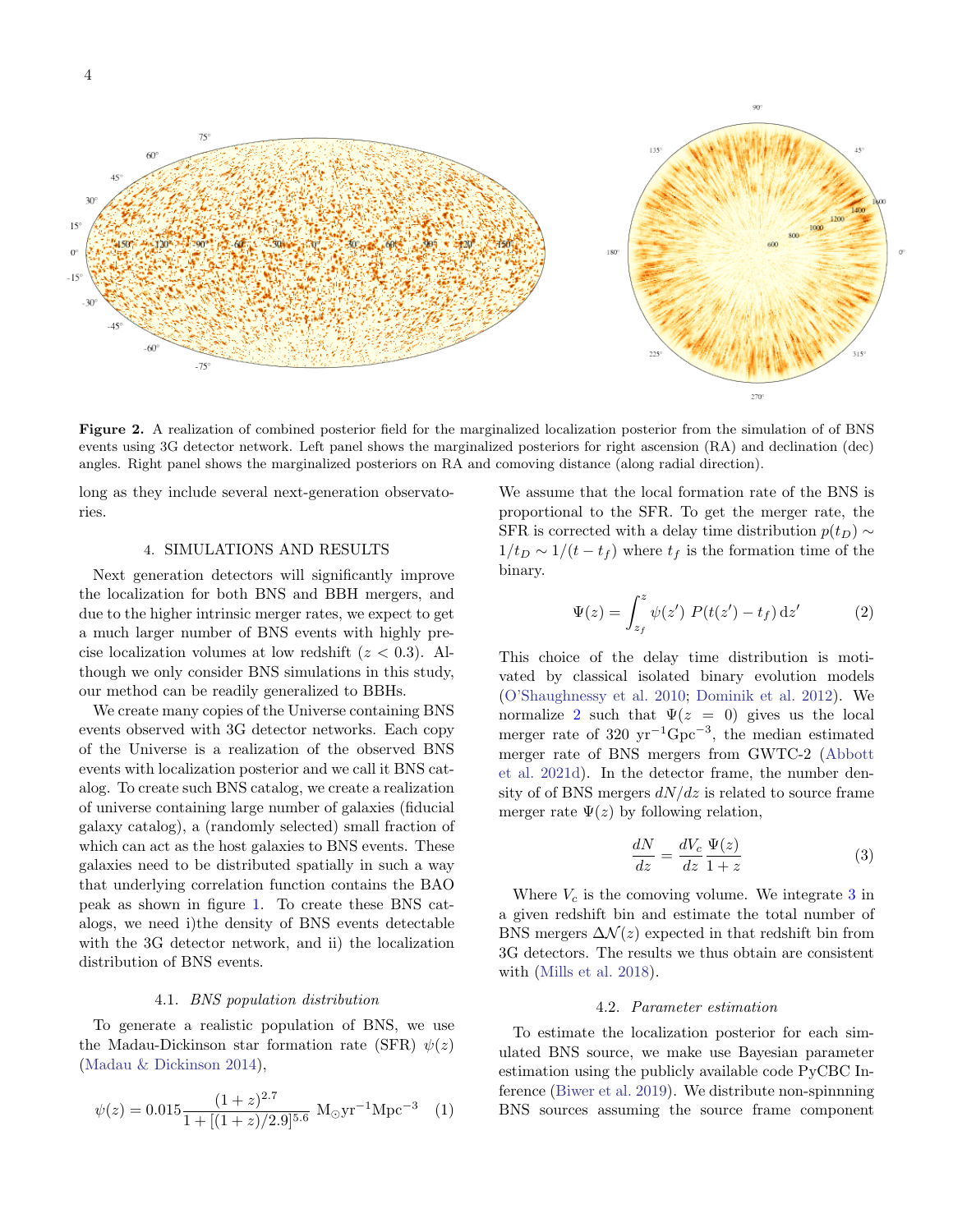

Figure 3. The number of BNS mergers in a shell of thickness 150 h<sup> $-1$ </sup> Mpc as a function of redshift. Solid lines represents total number of mergers, dotted-dashed and dashed lines represent the BNS mergers with sky localization within 1 square degree in that shell for two detector network (See text for explanation).

masses to be equal to 1.4  $M_{\odot}$ . Since the mass distribution of neutron stars is narrow, we do not expect the results of the study to differ significantly with any other mass distributions for BNS sources. We assume that the sources are distributed isotropically in sky and orientation for inclination angle, and uniformly in comoving distance. The redshift (or distance) distribution can be obtained by rescaling base population to desired rate as a function of redshift such as in [3.](#page-3-2) We use heterodyne likelihood model [\(Cornish](#page-8-36) [2010;](#page-8-36) [Finstad & Brown](#page-8-37) [2020;](#page-8-37) [Zackay et al.](#page-9-12) [2018\)](#page-9-12) to estimate the likelihood function. We choose following parameters to vary in parameter estimation: chirp mass:  $M$ , mass ratio:  $q$ ,  $(q > 1)$ , inclination angle, luminosity distance:  $D_L$ , Right Ascension: RA, declination: dec, polarization angle, merger time: $t_c$ . We use uniform priors on  $\mathcal M$  (detector frame),  $q$ , and  $t_c$  and isotropic priors for RA, dec, inclination angle, and polarization. For distance, we choose a prior uniform in comoving volume. We use the TAYLORF2 waveform model [\(Blanchet et al.](#page-8-38) [1995;](#page-8-38) [Faye et al.](#page-8-39) [2012\)](#page-8-39) to simulate our signal in gaussian noise, and for signal recovery while estimating source parameters. TAYLORF2 excludes the merger from the analysis but we still recover significant signal to noise ratio (SNR) due to long signal length and enhanced low frequency sensitivity of 3G detectors. Due to the significantly low frequency cutoff of ET  $(f_{low} \sim 2Hz)$ , the length of the signal is very long and hence we take earth rotation effects into account. We sample the signal at 1024 Hz, and introduce a high frequency cut-off of 512 Hz for evaluation of the likelihood function in order to reduce computational costs. Ideally, the high-frequency cutoff should be much larger, but this does not cause a significant loss in SNR

compared to the full signal, and we are still able to get highly localized posteriors for the redshift range we are interested in. To sample over the parameters, we use a sampler based on a dynamical nested sampling algorithm [\(Higson et al.](#page-8-40) [2018;](#page-8-40) [Skilling](#page-9-13) [2006\)](#page-9-13) implemented in software package DYNESTY [\(Speagle](#page-9-14) [2020\)](#page-9-14). We let the sampler run until most of the prior volume is spanned by 'live points' and the estimated remaining log-evidence  $(dlog Z)$  is equal to a small value of 0.1.

### 4.3. Methodology

For the purposes of this study, we assume that BNS events are hosted in galaxies and hence they trace the underlying galaxy distribution. To create a realization of BNS events that trace the galaxy distribution, we first choose a shell centred around the redshift we are interested in, and generate an underlying fiducial galaxy catalog. We then randomly select the galaxies which can serve as set of host galaxies to BNS events and place the localization posteriors on top of these selected BNS events. The density of BNS event selected depends on the total number of mergers expected in the shell (which are localized within one degree square) and the localization posteriors are chosen from the parameter estimation simulations obtained from the base population in that redshift bin.

To generate the fiducial galaxy catalogs, we use publicly available code lognormal galaxies [\(Agrawal et al.](#page-7-16) [2017\)](#page-7-16).

The input power spectrum is calculated using the Eisenstein and Hu transfer function [\(Eisenstein & Hu](#page-8-18) [1998b\)](#page-8-18) which contains the BAO peak. We assume standard ΛCDM cosmology with parameters consistent with Planck results [\(Ade et al.](#page-7-12) [2016\)](#page-7-12). After construction of the galaxy catalog, we randomly select galaxies as host to the BNS merger events. Once the host galaxies are identified, we simulate a BNS source at that location and estimate the inferred posterior distribution from gravitational-wave observation. In figure [2](#page-3-3) we show a realization of one such BNS catalog with marginalised posteriors for localization parameters. Each BNS catalog consists of  $N$  posterior samples combined to give posterior field  $P = \sum_{i=1}^{N} P_i(RA, dec, D_C)$ , where  $P_i$  is individual localization posterior for RA, dec, and comoving distance:  $D_c$ .

Once we have a BNS catalog at given redshift, to extract the BAO peak, we focus on a shell of thickness  $\approx$ 150  $h^{-1}$  Mpc at redshifts  $z = \{0.2, 0.25, 0.3\}$ . We use the following algorithm for extracting BAO peak:

• For a given redshift, choose a shell of thickness  $\sim 150 h^{-1}$  Mpc in comoving volume. To avoid the autocorrelation of points from the same poste-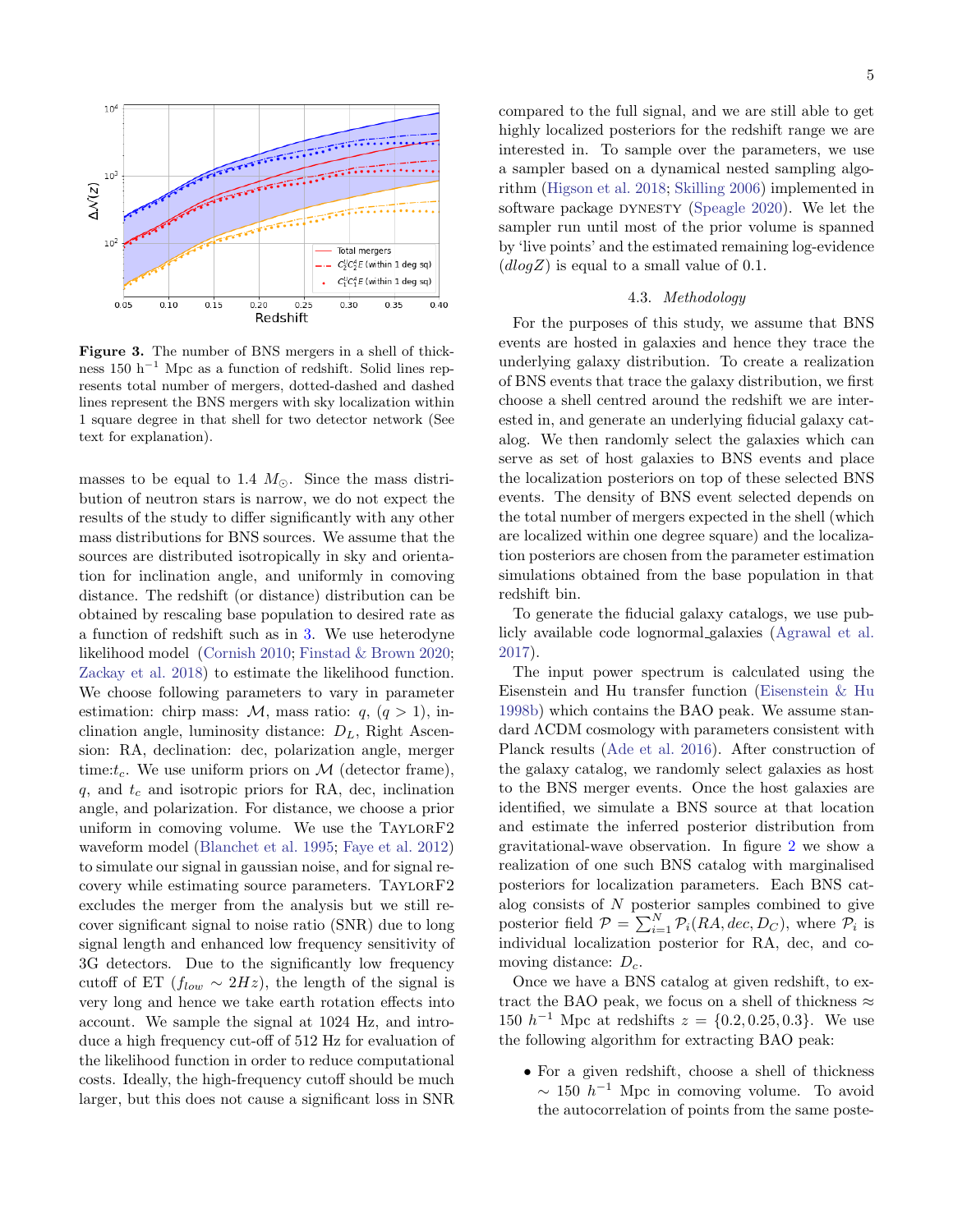

<span id="page-5-1"></span>Figure 4. Angular two point correlation function recovery is shown here for a realization at the redshift of  $z = 0.3$ . We also show the fit to the data using the model described in the text. Input value for  $\theta_{BAO}$  for  $z = 0.3$  is 6.9 degrees. We estimate the difference in log evidence for both the models  $ln \frac{Z_1}{Z_2} = 2.59$  indicating that model with BAO peak is favoured compared to model without BAO peak.



<span id="page-5-2"></span>Figure 5. The recovery of BAO scale at different redshifts from a shell of thickness 150  $h^{-1}$  Mpc taken around the given redshift. The solid continuous line shows the angular BAO scale as a function of redshift. We assume flat ΛCDM model with best fit parameters set to Planck 2015 results. The errors on the recovered BAO scale are estimated from averaging over 1000 catalogs to account for cosmic variance as well as statistical errors due to selecting host galaxies for BNS merger events from large galaxy catalogs. We estimate the difference in the log evidence for fit function for two models (with BAO against without BAO). For all the redshifts, the model with BAO peak is favoured (see text).

rior, randomly select one point from each posterior which lies within the chosen shell.

• Use the selected points to calculate 2PACF using the Landy-Szalay estimator ie.,

$$
w_i(\theta) = \frac{DD_i(\theta) - 2DR_i(\theta) + RR_i(\theta)}{RR_i(\theta)} , \qquad (4)
$$

where  $DD_i(\theta)$  is the number of pairs of data points in the bin separated by angle  $\theta$ ,  $RR_i(\theta)$  is the number of point-pairs in an equal-sized random catalog separated by  $\theta$ , and  $DR_i(\theta)$  is the number of data-random pairs separated by  $\theta$ . We use the publicly available code CORRFUNC (Sinha  $\&$ [Garrison](#page-9-15) [2019,](#page-9-15) [2020\)](#page-9-16) to calculate the correlation function. To minimize the projection effects in the shell, we divide shell of  $150 h^{-1}$  Mpc into smaller sub-shell of 60  $h^{-1}$  Mpc with sliding window of 30  $h^{-1}$  Mpc and take the average.

- Repeat the above procedure for different realizations of posterior field (by randomly selecting a point from each posterior) and estimate the average 2PACF  $w(\theta) = \frac{1}{n} \sum_{i=1}^{n} w_i(\theta)$ . For this study, we chose  $n = 100$  for each sub-shell of 60  $h^{-1}$  Mpc.
- Once we have recover  $w(\theta)$ , we model the 2PACF following [Sanchez et al.](#page-9-17) [\(2011\)](#page-9-17) as,

<span id="page-5-0"></span>
$$
w(\theta) = A + B\theta^{\nu} + C \exp\left[-\frac{(\theta - \theta_{FIT})^2}{2\sigma_{FIT}^2}\right] \quad (5)
$$

This model has six parameters to fit the data: {A, B, C,  $\nu$ ,  $\theta_{FIT}$ ,  $\sigma_{FIT}$ . The first two terms in the model gives the power law to fit the broad shape of the correlation function and the last term models the BAO peak as a Gaussian with location of peak as  $\theta_{FIT}$  and width of the peak as  $\sigma_{FIT}$  along with amplitude C. To fit a model without BAO peak, we drop the last term in [5](#page-5-0) and fit for remaining three parameters.

• To account for systematic and statistical errors, we generate 50 galaxy catalogs for each redshift corresponding to different seed for underlying density field. We then take 20 realizations from each galaxy catalog to account for statistical fluctuation in choosing the set of host galaxies. In this way we account for errors due to cosmic variance, errors arising from the sampling bias due to the selection of the host galaxies, and errors due to localization posteriors.

We do not correct the recovered 2PACF  $w(\theta)$  for i) smearing effects due to localization errors, and ii) projection effects in a shell. This is justified because we do not track the exact shape of 2PACF. Rather, we are interested in the location of BAO peak in the 2PACF. As long as these effects do not destroy the BAO peak in the correlation function, we should be able to recover it. The recovery of BAO peak with BNS merger events is also a statistical effect: one can confuse a statistical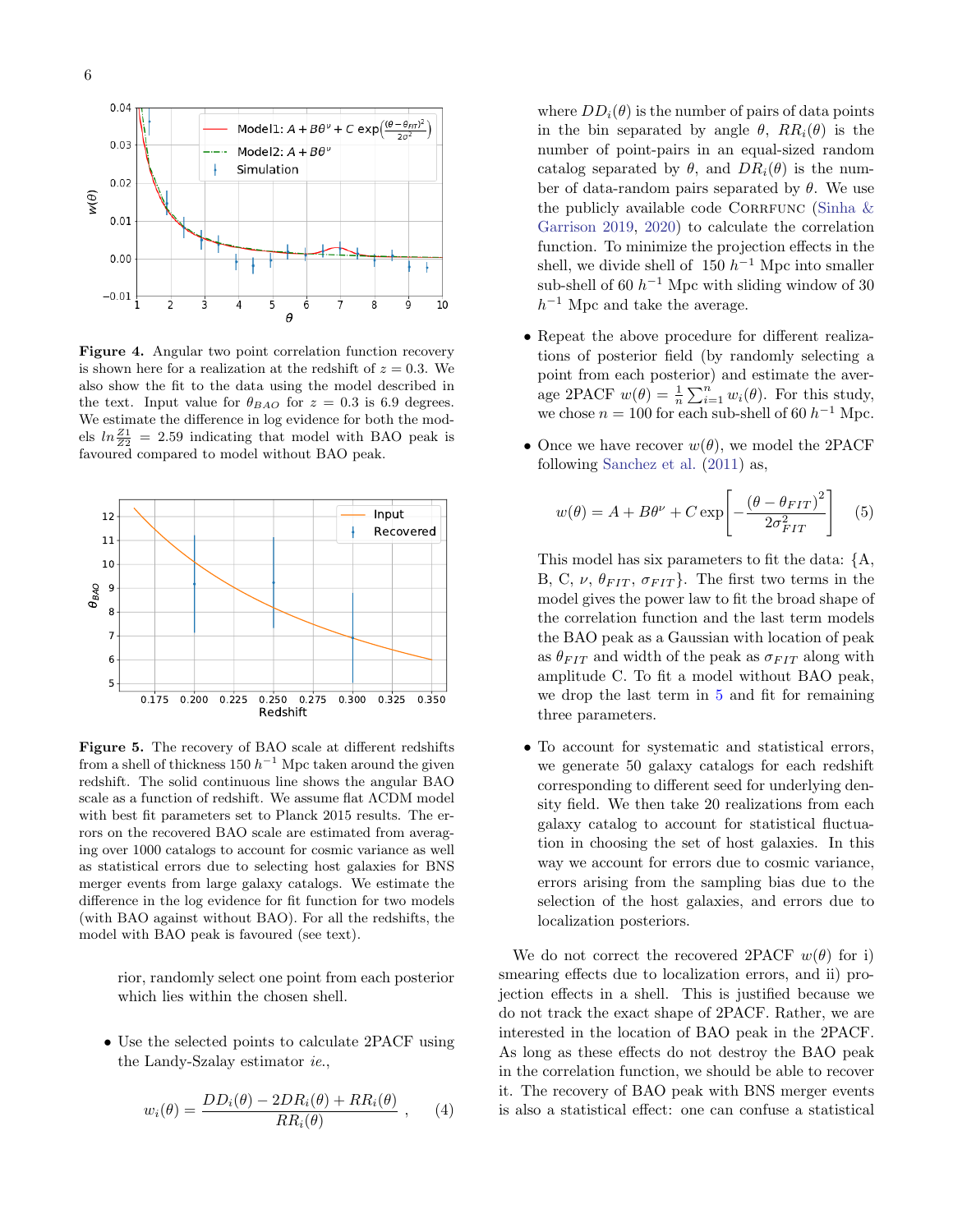

<span id="page-6-0"></span>**Figure 6.** The average of the angular two point function for all the BNS catalogues for each redshift bin is plotted.  $\overline{w}_B(\theta)$ represents average for all the catalogs which contain BAO peak and  $\overline{w}_{NB}(\theta)$  is the same for the catalogs which do not contain BAO peak. In the upper panels, we show the 2PACF for both set of catalogs. The solid vertical line shows the input angular BAO scale at the given redshift. In the lower panel, we show the difference in the average correlation functions obtained from both set of catalogs. The statistical significance of of detection of a BAO peak can be estimated by comparing the recovered correlation function against the average for respective bins.

bump in correlation function with BAO peak. In order to be confidently recover the BAO peak, one must consider recovering BAO peak in various redshift bins.

### 4.4. Results

In figure [4,](#page-5-1) we show the recovery of the BAO peak in one realization of BNS merger events at the redshift  $z =$ 0.3. We estimate the input angular BAO scale at given redshift z using the relation  $\theta_{BAO} = r_s/((1+z)D_A(z))$ where  $r_s$  is the BAO scale in terms of comoving distance and  $D_A(z)$  is the angular diameter distance to given redshift. For this BNS catalog, we fit the models with and without BAO peak using DYNESTY [\(Speagle](#page-9-14) [2020\)](#page-9-14) software package. We estimate the Bayesian evidence  $\mathcal Z$  for both the models and compare them. The model with higher value ( $> 2.5$ ) of Z is statistically preferred [\(Jef](#page-8-41)[freys](#page-8-41) [1998\)](#page-8-41). The difference in log evidence between two models turns out to be  $\ln(\mathcal{Z}_1/\mathcal{Z}_2) = 2.59$  indicating that model with BAO peak is favoured compared to model without BAO peak.

In figure [5](#page-5-2) we show the the recovery of the BAO peak at different redshift bins. We estimate the Bayesian evidence for both models in these redshift bins. The  $\ln(\mathcal{Z}_1/\mathcal{Z}_2)$  for these redshift bins is given by  $23.29(z=$ 0.2), 16.73( $z = 0.25$ ), and  $2.59(z = 0.3)$  again indicating that model with BAO peak is favoured. We show that with 7-10 years of observation, enough BNS merger events can be accumulated to recover the BAO peak within statistical errors.

To check the robustness of the method, we also generate ∼ 1000 BNS catalogs from the corresponding galaxy catalogs which do not contain BAO peak. We use BBKS transfer function [\(Bardeen et al.](#page-7-11) [1986\)](#page-7-11) to calculate input correlation function to generate such catalogs. We then estimate the average 2PACF  $w(\theta)$  across all catalogs in respective catagories (with BAO peak and without BAO peak). In figure [6,](#page-6-0) we show that the average of 2PACF estimated from all the BNS mereger catalogs in two catagories: i) ones containing a BAO peak and ii) ones that do not a BAO peak. It can be seen that, statistically, we recover the BAO peak at the injected value. In these simulations, we find that the redshift window between  $z \in [0.2, 0.3]$  is best suited for our study because we get a large number of BNS events with desired localization accuracy. Beyond  $z > 0.3$ , although we do get enough number of BNS events localized with a degree square, the localization errors along the radial direction start to dominate and become large enough to destroy the angular correlations as well. Since the BAO feature is very weak and is hard to detect, to account for statistical fluctuations, it is preferable to recover BAO feature in 2PACF in a sliding window of given shell thickness in the ideal redshift range described above.

These measurements in gravitational wave catalogs, apart from being independent probes of the BAO scale, provide the opportunity to constrain cosmological parameters by using the BAO scale as a standard ruler. At the low redshifts of interest to this study,  $r_s$  is a direct measure of the Hubble parameter  $H_0$ . Using the  $r_s$  and  $\Omega_m h^2$  (where  $h = H_0/100$ ) derived from CMB experiments in conjuction with the measurements from GW data, one can measure the value of  $\Omega_m$  [\(Eisenstein](#page-8-42) [et al.](#page-8-42) [1998\)](#page-8-42). Alternatively, the measurements of the BAO scale  $\theta_{BAO}$  at different redshifts can be used to measure  $r_s$  [\(Carvalho et al.](#page-8-43) [2016\)](#page-8-43).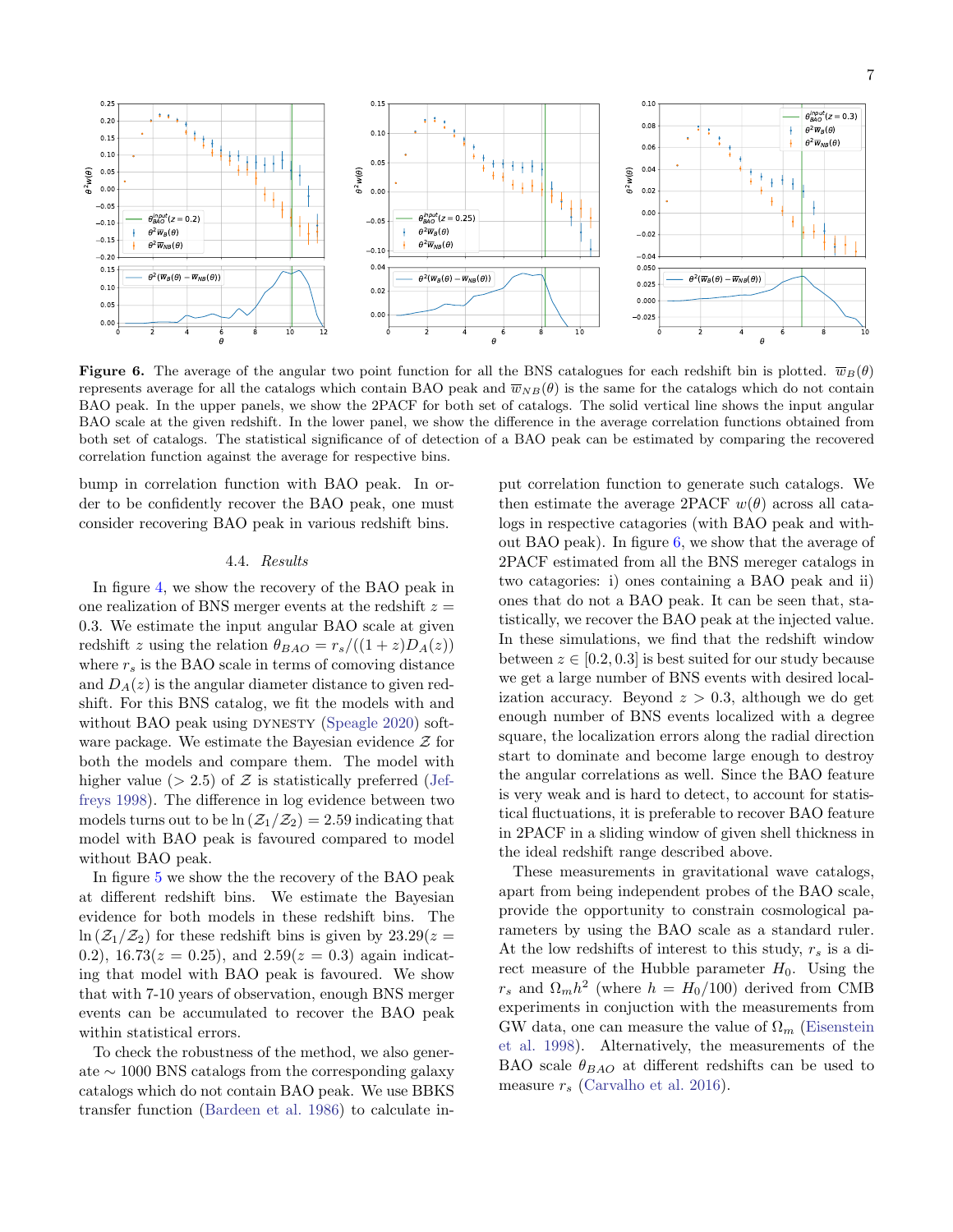Although we use a GW detector network consisting only of 3G detectors, it is also possible that many current ground based detectors will still be in operation (with future upgrades). This scenario will only improve the localization of sources and hence a hybrid network consisting of 3G detectors such as CE, ET and 2G detectors such as LIGO, Virgo, KAGRA will greatly improve the localization of the GW sources.

In this study, we assumed that the network of detectors will have same sensitivity for all sky positions. Depending on the given network configuration and antenna pattern, we might get varying sensitivity for different parts of sky. Although for 3G detectors, we expect this effect to be small but one natural extension of this work is to include such effects. In future, we intend to extend this work to include smearing effects due to posteriors [\(Vijaykumar et al.](#page-9-4) [2020\)](#page-9-4), projection effects due to shell thickness [\(Limber](#page-8-26) [1954\)](#page-8-26), and more previous generation detectors along with 3G detector networks. The conclusions of the current work also rely on the range of estimated merger rates of BNS events [\(Abbott et al.](#page-7-1) [2021b\)](#page-7-1). Future increase (decrease) in the estimation of merger rates would mean less (more) time will be required to accumulate enough BNS merger events.

# 5. SUMMARY

<span id="page-7-9"></span>We have explored the possibility of detecting BAO scale using GW merger events in the 3G detector network. Probing the details of large scale structures (such as BAO scale) with GW observations is a challenging task because of poor localization of the GW sources and low number density of detected events. We find that with 3G detector network consisting of two CE (USA

and Australia) and one ET (Europe), we can accumulate a large number  $(\mathcal{O}(10000))$  of very well localized (within 1 square degree) BNS events upto the redshift  $(z < 0.3)$  in 7-10 years of observing time. This opens up the possibility to probe the BAO scale solely by GW observations and hence provide an independent probe to BAO. With the 3G detector network considered in this study, we find that the redshift range of 0.2-0.3 is best suited for recovery of BAO peak assuming that the GW merger population does track the galaxy distribution. The new probe for BAO might not only enable us to complement the observations from other surveys, it may provide opportunity to peek into the distribution of BNS with relation to galaxies and provide independent constraints on cosmological parameters. This study broadens the horizon of science goals which can be achieved by 3G detectors and emphasizes the need for 3G detector network for the future.

## ACKNOWLEDGMENTS

We acknowledge the Max Planck Gesellschaft. We thank the computing team from AEI Hannover for their significant technical support. Authors thank Ajith Parameswaran, Tirthankar Roy Choudhury, Bruce Allen, and Badri Krishnan for useful discussions and valuable comments. AV would also like to thank members of the Astrophysical Relativity group at ICTS for feedback. SK would like to thank Xisco Jiménez Forteza for useful comments. AV's research is supported by the Department of Atomic Energy, Government of India, under Project No. RTI4001.

### REFERENCES

- <span id="page-7-5"></span>Aasi, J., et al. 2015, Class. Quant. Grav., 32, 074001, doi: [10.1088/0264-9381/32/7/074001](http://doi.org/10.1088/0264-9381/32/7/074001)
- <span id="page-7-2"></span>Abbott, B., Abbott, R., Abbott, T., et al. 2016, Physical Review D, 93, doi: [10.1103/physrevd.93.122003](http://doi.org/10.1103/physrevd.93.122003)
- <span id="page-7-8"></span>Abbott, B. P., et al. 2018, Living Rev. Rel., 21, 3, doi: [10.1007/s41114-020-00026-9](http://doi.org/10.1007/s41114-020-00026-9)
- <span id="page-7-0"></span>—. 2019, Phys. Rev. X, 9, 031040, doi: [10.1103/PhysRevX.9.031040](http://doi.org/10.1103/PhysRevX.9.031040)
- <span id="page-7-4"></span>—. 2021a, Astrophys. J., 909, 218, doi: [10.3847/1538-4357/abdcb7](http://doi.org/10.3847/1538-4357/abdcb7)
- <span id="page-7-1"></span>Abbott, R., et al. 2021b, Phys. Rev. X, 11, 021053, doi: [10.1103/PhysRevX.11.021053](http://doi.org/10.1103/PhysRevX.11.021053)
- <span id="page-7-3"></span>—. 2021c, Phys. Rev. D, 103, 122002, doi: [10.1103/PhysRevD.103.122002](http://doi.org/10.1103/PhysRevD.103.122002)
- <span id="page-7-15"></span>—. 2021d, Astrophys. J. Lett., 913, L7, doi: [10.3847/2041-8213/abe949](http://doi.org/10.3847/2041-8213/abe949)
- <span id="page-7-6"></span>Acernese, F., et al. 2015, Class. Quant. Grav., 32, 024001, doi: [10.1088/0264-9381/32/2/024001](http://doi.org/10.1088/0264-9381/32/2/024001)
- <span id="page-7-12"></span>Ade, P. A. R., et al. 2016, Astron. Astrophys., 594, A13, doi: [10.1051/0004-6361/201525830](http://doi.org/10.1051/0004-6361/201525830)
- <span id="page-7-10"></span>Aghanim, N., et al. 2020, Astron. Astrophys., 641, A6, doi: [10.1051/0004-6361/201833910](http://doi.org/10.1051/0004-6361/201833910)
- <span id="page-7-16"></span>Agrawal, A., Makiya, R., Chiang, C.-T., et al. 2017, Journal of Cosmology and Astroparticle Physics, 2017, 003003, doi: [10.1088/1475-7516/2017/10/003](http://doi.org/10.1088/1475-7516/2017/10/003)
- <span id="page-7-7"></span>Akutsu, T., et al. 2020. <https://arxiv.org/abs/2005.05574>
- <span id="page-7-14"></span>Alam, S., et al. 2021, Phys. Rev. D, 103, 083533, doi: [10.1103/PhysRevD.103.083533](http://doi.org/10.1103/PhysRevD.103.083533)
- <span id="page-7-11"></span>Bardeen, J. M., Bond, J. R., Kaiser, N., & Szalay, A. S. 1986, ApJ, 304, 15, doi: [10.1086/164143](http://doi.org/10.1086/164143)

<span id="page-7-13"></span>Bassett, B. A., & Hlozek, R. 2009. <https://arxiv.org/abs/0910.5224>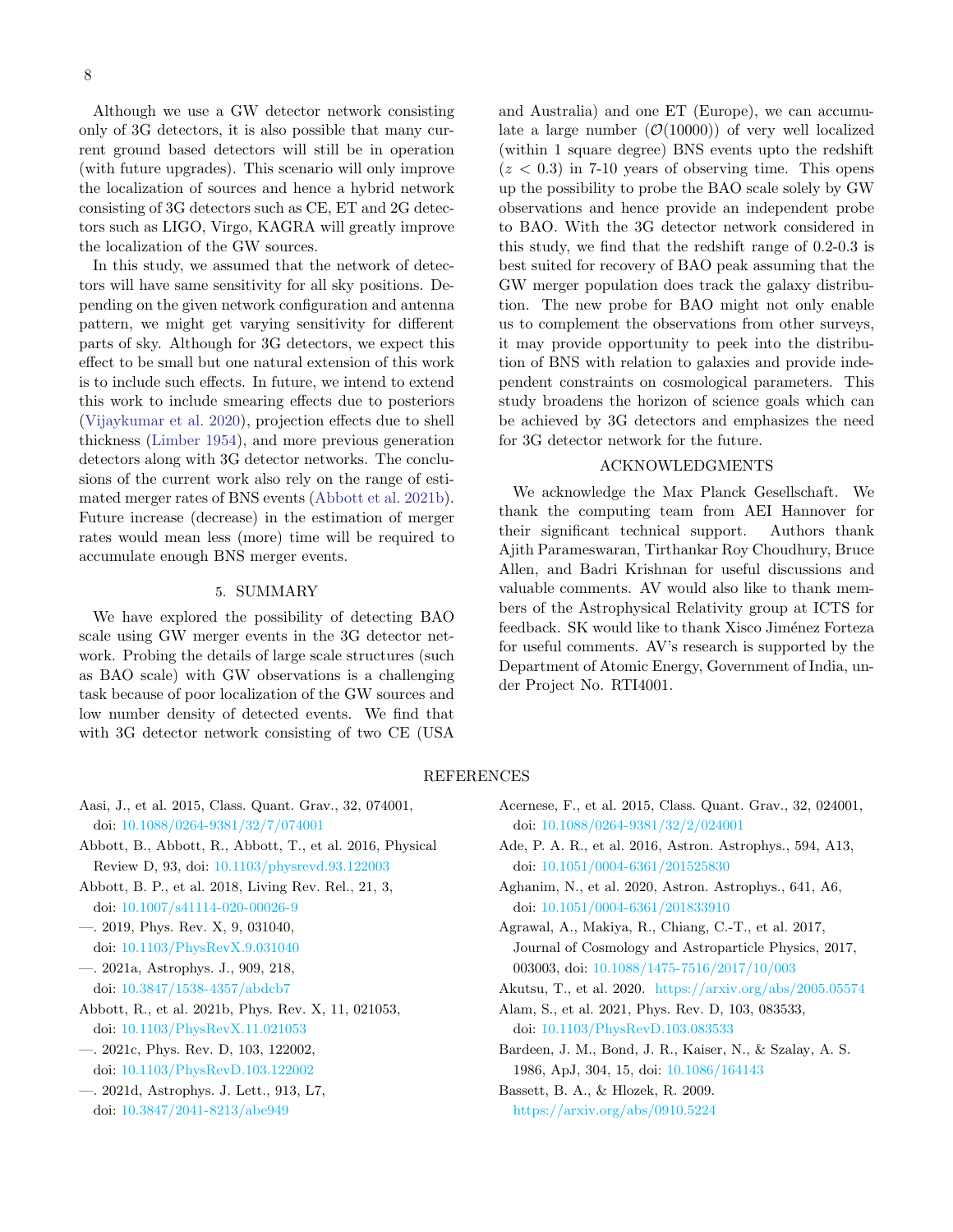- <span id="page-8-24"></span>Bautista, J. E., et al. 2020, Mon. Not. Roy. Astron. Soc., 500, 736, doi: [10.1093/mnras/staa2800](http://doi.org/10.1093/mnras/staa2800)
- <span id="page-8-16"></span>Bera, S., Rana, D., More, S., & Bose, S. 2020, Astrophys. J., 902, 79, doi: [10.3847/1538-4357/abb4e0](http://doi.org/10.3847/1538-4357/abb4e0)
- <span id="page-8-21"></span>Beutler, F., Blake, C., Colless, M., et al. 2011, Mon. Not. Roy. Astron. Soc., 416, 3017, doi: [10.1111/j.1365-2966.2011.19250.x](http://doi.org/10.1111/j.1365-2966.2011.19250.x)
- <span id="page-8-35"></span>Biwer, C. M., Capano, C. D., De, S., et al. 2019, Publ. Astron. Soc. Pac., 131, 024503, doi: [10.1088/1538-3873/aaef0b](http://doi.org/10.1088/1538-3873/aaef0b)
- <span id="page-8-22"></span>Blake, C., et al. 2011a, Mon. Not. Roy. Astron. Soc., 418, 1707, doi: [10.1111/j.1365-2966.2011.19592.x](http://doi.org/10.1111/j.1365-2966.2011.19592.x)
- <span id="page-8-23"></span>—. 2011b, Mon. Not. Roy. Astron. Soc., 415, 2892, doi: [10.1111/j.1365-2966.2011.19077.x](http://doi.org/10.1111/j.1365-2966.2011.19077.x)
- <span id="page-8-38"></span>Blanchet, L., Damour, T., Iyer, B. R., Will, C. M., & Wiseman, A. G. 1995, Phys. Rev. Lett., 74, 3515, doi: [10.1103/PhysRevLett.74.3515](http://doi.org/10.1103/PhysRevLett.74.3515)
- <span id="page-8-43"></span>Carvalho, G. C., Bernui, A., Benetti, M., Carvalho, J. C., & Alcaniz, J. S. 2016, Phys. Rev. D, 93, 023530, doi: [10.1103/PhysRevD.93.023530](http://doi.org/10.1103/PhysRevD.93.023530)
- <span id="page-8-11"></span>Chen, H.-Y., Fishbach, M., & Holz, D. E. 2018, Nature, 562, 545, doi: [10.1038/s41586-018-0606-0](http://doi.org/10.1038/s41586-018-0606-0)
- <span id="page-8-36"></span>Cornish, N. J. 2010. <https://arxiv.org/abs/1007.4820>
- <span id="page-8-8"></span>Dalal, N., Holz, D. E., Hughes, S. A., & Jain, B. 2006, Phys. Rev. D, 74, 063006, doi: [10.1103/PhysRevD.74.063006](http://doi.org/10.1103/PhysRevD.74.063006)
- <span id="page-8-10"></span>Del Pozzo, W. 2012, Phys. Rev. D, 86, 043011, doi: [10.1103/PhysRevD.86.043011](http://doi.org/10.1103/PhysRevD.86.043011)
- <span id="page-8-34"></span>Dominik, M., Belczynski, K., Fryer, C., et al. 2012, Astrophys. J., 759, 52, doi: [10.1088/0004-637X/759/1/52](http://doi.org/10.1088/0004-637X/759/1/52)
- <span id="page-8-15"></span>Eisenstein, D. J., & Hu, W. 1998a, The Astrophysical Journal, 496, 605614, doi: [10.1086/305424](http://doi.org/10.1086/305424)
- <span id="page-8-18"></span>—. 1998b, Astrophys. J., 496, 605, doi: [10.1086/305424](http://doi.org/10.1086/305424)
- <span id="page-8-42"></span>Eisenstein, D. J., Hu, W., & Tegmark, M. 1998, Astrophys. J. Lett., 504, L57, doi: [10.1086/311582](http://doi.org/10.1086/311582)
- <span id="page-8-20"></span>Eisenstein, D. J., et al. 2005, Astrophys. J., 633, 560, doi: [10.1086/466512](http://doi.org/10.1086/466512)
- <span id="page-8-27"></span>Evans, M., Adhikari, R. X., Afle, C., et al. 2021, arXiv e-prints, arXiv:2109.09882. <https://arxiv.org/abs/2109.09882>
- <span id="page-8-13"></span>Farr, W. M., Fishbach, M., Ye, J., & Holz, D. 2019, Astrophys. J. Lett., 883, L42, doi: [10.3847/2041-8213/ab4284](http://doi.org/10.3847/2041-8213/ab4284)
- <span id="page-8-39"></span>Faye, G., Marsat, S., Blanchet, L., & Iyer, B. R. 2012, Class. Quant. Grav., 29, 175004, doi: [10.1088/0264-9381/29/17/175004](http://doi.org/10.1088/0264-9381/29/17/175004)
- <span id="page-8-37"></span>Finstad, D., & Brown, D. A. 2020, Astrophys. J. Lett., 905, L9, doi: [10.3847/2041-8213/abca9e](http://doi.org/10.3847/2041-8213/abca9e)
- <span id="page-8-14"></span>Gray, R., et al. 2020, Phys. Rev. D, 101, 122001, doi: [10.1103/PhysRevD.101.122001](http://doi.org/10.1103/PhysRevD.101.122001)
- <span id="page-8-31"></span>Hall, E. D., & Evans, M. 2019, Classical and Quantum Gravity, 36, 225002, doi: [10.1088/1361-6382/ab41d6](http://doi.org/10.1088/1361-6382/ab41d6)
- <span id="page-8-29"></span>Hall, E. D., et al. 2020. <https://arxiv.org/abs/2012.03608>
- <span id="page-8-40"></span>Higson, E., Handley, W., Hobson, M., & Lasenby, A. 2018, Statistics and Computing, 29, 891913, doi: [10.1007/s11222-018-9844-0](http://doi.org/10.1007/s11222-018-9844-0)
- <span id="page-8-30"></span>Hild, S., et al. 2011, Class. Quant. Grav., 28, 094013, doi: [10.1088/0264-9381/28/9/094013](http://doi.org/10.1088/0264-9381/28/9/094013)
- <span id="page-8-7"></span>Holz, D. E., & Hughes, S. A. 2005, Astrophys. J., 629, 15, doi: [10.1086/431341](http://doi.org/10.1086/431341)
- <span id="page-8-41"></span>Jeffreys, H. 1998, The Theory of Probability, Oxford Classic Texts in the Physical Sciences (OUP Oxford). <https://books.google.de/books?id=vh9Act9rtzQC>
- <span id="page-8-6"></span>Kaiser, N. 1984, Astrophys. J. Lett., 284, L9, doi: [10.1086/184341](http://doi.org/10.1086/184341)
- <span id="page-8-25"></span>Landy, S. D., & Szalay, A. S. 1993, Astrophys. J., 412, 64, doi: [10.1086/172900](http://doi.org/10.1086/172900)
- <span id="page-8-4"></span>Libanore, S., Artale, M. C., Karagiannis, D., et al. 2021, JCAP, 02, 035, doi: [10.1088/1475-7516/2021/02/035](http://doi.org/10.1088/1475-7516/2021/02/035)
- <span id="page-8-26"></span>Limber, D. N. 1954, Astrophys. J., 119, 655, doi: [10.1086/145870](http://doi.org/10.1086/145870)
- <span id="page-8-32"></span>Madau, P., & Dickinson, M. 2014, Ann. Rev. Astron. Astrophys., 52, 415,
	- doi: [10.1146/annurev-astro-081811-125615](http://doi.org/10.1146/annurev-astro-081811-125615)
- <span id="page-8-12"></span>Messenger, C., & Read, J. 2012, Phys. Rev. Lett., 108, 091101, doi: [10.1103/PhysRevLett.108.091101](http://doi.org/10.1103/PhysRevLett.108.091101)
- <span id="page-8-2"></span>Mills, C., Tiwari, V., & Fairhurst, S. 2018, Phys. Rev., D97, 104064, doi: [10.1103/PhysRevD.97.104064](http://doi.org/10.1103/PhysRevD.97.104064)
- <span id="page-8-3"></span>Mukherjee, S., Wandelt, B. D., Nissanke, S. M., & Silvestri, A. 2021a, Phys. Rev. D, 103, 043520, doi: [10.1103/PhysRevD.103.043520](http://doi.org/10.1103/PhysRevD.103.043520)
- <span id="page-8-5"></span>Mukherjee, S., Wandelt, B. D., & Silk, J. 2021b, Mon. Not. Roy. Astron. Soc., 502, 1136, doi: [10.1093/mnras/stab001](http://doi.org/10.1093/mnras/stab001)
- <span id="page-8-9"></span>Nissanke, S., Holz, D. E., Dalal, N., et al. 2013. <https://arxiv.org/abs/1307.2638>
- <span id="page-8-1"></span>Nitz, A. H., Capano, C. D., Kumar, S., et al. 2021. <https://arxiv.org/abs/2105.09151>
- <span id="page-8-19"></span>Nitz, A. H., & Dal Canton, T. 2021, The Astrophysical Journal Letters, 917, L27, doi: [10.3847/2041-8213/ac1a75](http://doi.org/10.3847/2041-8213/ac1a75)
- <span id="page-8-0"></span>Nitz, A. H., Dent, T., Davies, G. S., et al. 2019, Astrophys. J., 891, 123, doi: [10.3847/1538-4357/ab733f](http://doi.org/10.3847/1538-4357/ab733f)
- <span id="page-8-33"></span>O'Shaughnessy, R., Kalogera, V., & Belczynski, K. 2010, Astrophys. J., 716, 615, doi: [10.1088/0004-637X/716/1/615](http://doi.org/10.1088/0004-637X/716/1/615)
- <span id="page-8-17"></span>Peebles, P. J. E., & Yu, J. T. 1970, Astrophys. J., 162, 815, doi: [10.1086/150713](http://doi.org/10.1086/150713)
- <span id="page-8-28"></span>Punturo, M., Abernathy, M., Acernese, F., et al. 2010, Classical and Quantum Gravity, 27, 194002, doi: [10.1088/0264-9381/27/19/194002](http://doi.org/10.1088/0264-9381/27/19/194002)